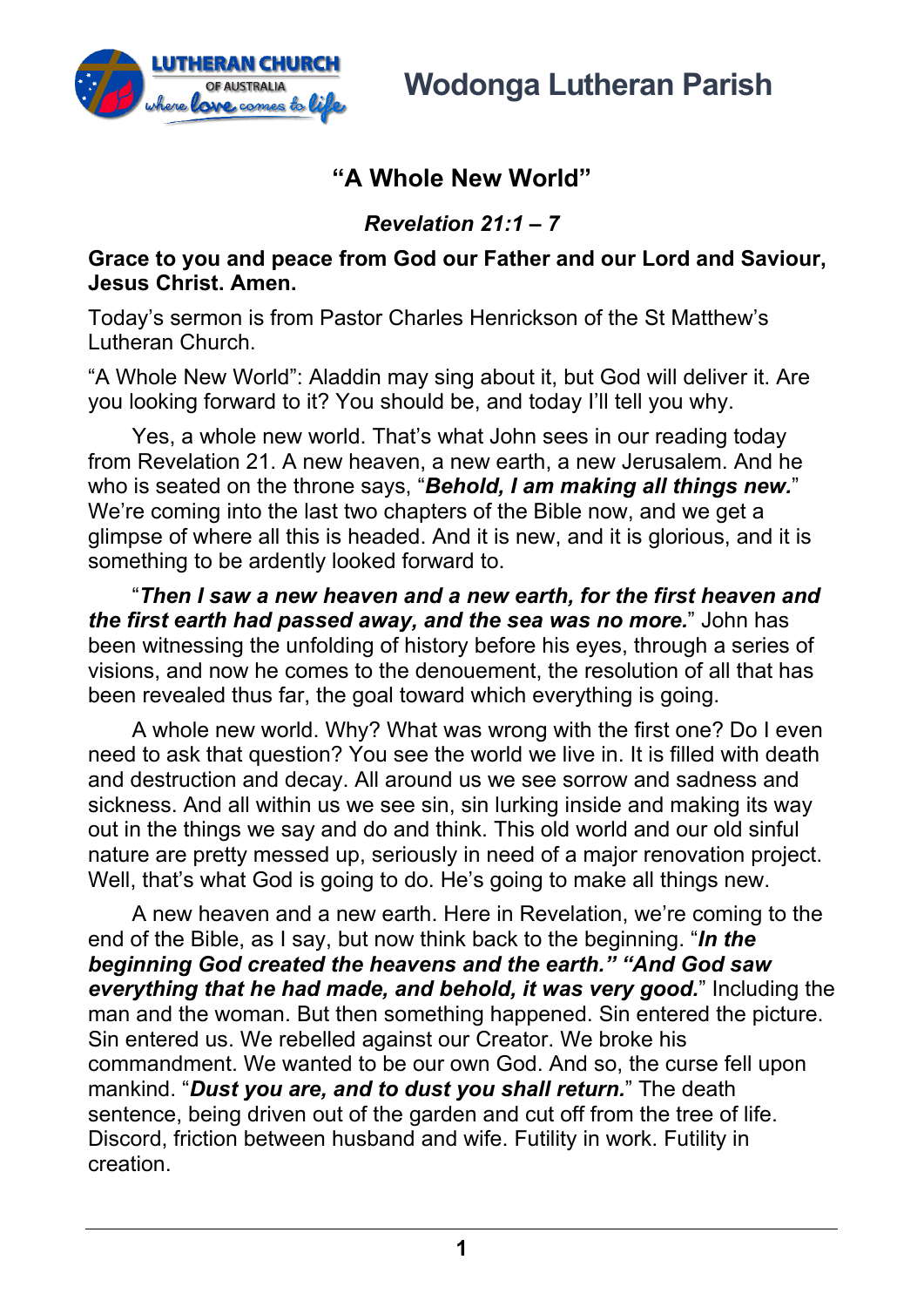Things don't work right. Nature itself gets fouled up. Disasters, death, and danger. And it's been that way ever since. We could use a whole new world.

Isaiah had foretold it. Isaiah 65, where the Lord says: "*For behold, I create new heavens and a new earth, and the former things shall not be remembered or come into mind. But be glad and rejoice forever in that which I create; for behold, I create Jerusalem to be a joy, and her people to be a gladness.*" Isaiah had foretold it, and now in Revelation here it comes. New heavens and a new earth, and a new Jerusalem: "*And I saw the holy city, new Jerusalem, coming down out of heaven from God, prepared as a bride adorned for her husband.*"

"*New Jerusalem*": Well, again, what was wrong with the old one? If you know your Bible, you know the answer to that question: Plenty. There was plenty wrong with the old Jerusalem. Even though it was meant to be a holy city, set apart to be the dwelling place of the Lord in his temple – even so, old Jerusalem behaved in some very unholy ways.

"*O Jerusalem, Jerusalem, the city that kills the prophets and stones those who are sent to it!*" Yet Jesus set his face to go to Jerusalem. "*See, we are going up to Jerusalem. And the Son of Man will be delivered over to the chief priests and scribes, and they will condemn him to death.*" Which is what happened, of course. Old Jerusalem had lost its holiness and missed its Messiah, rejecting the very king sent by God. And so, God would send destruction on old Jerusalem in the form of a Roman army.

But now here in Revelation there is coming a new Jerusalem, a truly holy city, at last. And notice where this new Jerusalem is coming from. "*And I saw the holy city, new Jerusalem, coming down out of heaven from God.*" That's always the direction where things you can be sure of are coming from. From God to us. Just as the Son of God came down from heaven for us men and for our salvation. So likewise does the new Jerusalem come down from heaven to earth. When God does the coming down, it is holy, and it is sure.

"*Prepared as a bride adorned for her husband.*" Oh, this city will be beautiful! "*Glorious things of you are spoken, Zion, city of our God; He whose word cannot be broken formed you for his own abode.*" And so, it will be. "*Behold, the dwelling place of God is with man. He will dwell with them, and they will be his people, and God himself will be with them as their God.*" This is the fulfillment of God's plan for the ages. God and mankind together again, at peace, reconciled, dwelling in harmony and sweet fellowship. Paradise restored. What was lost in the garden is restored in an even greater way in the new Jerusalem.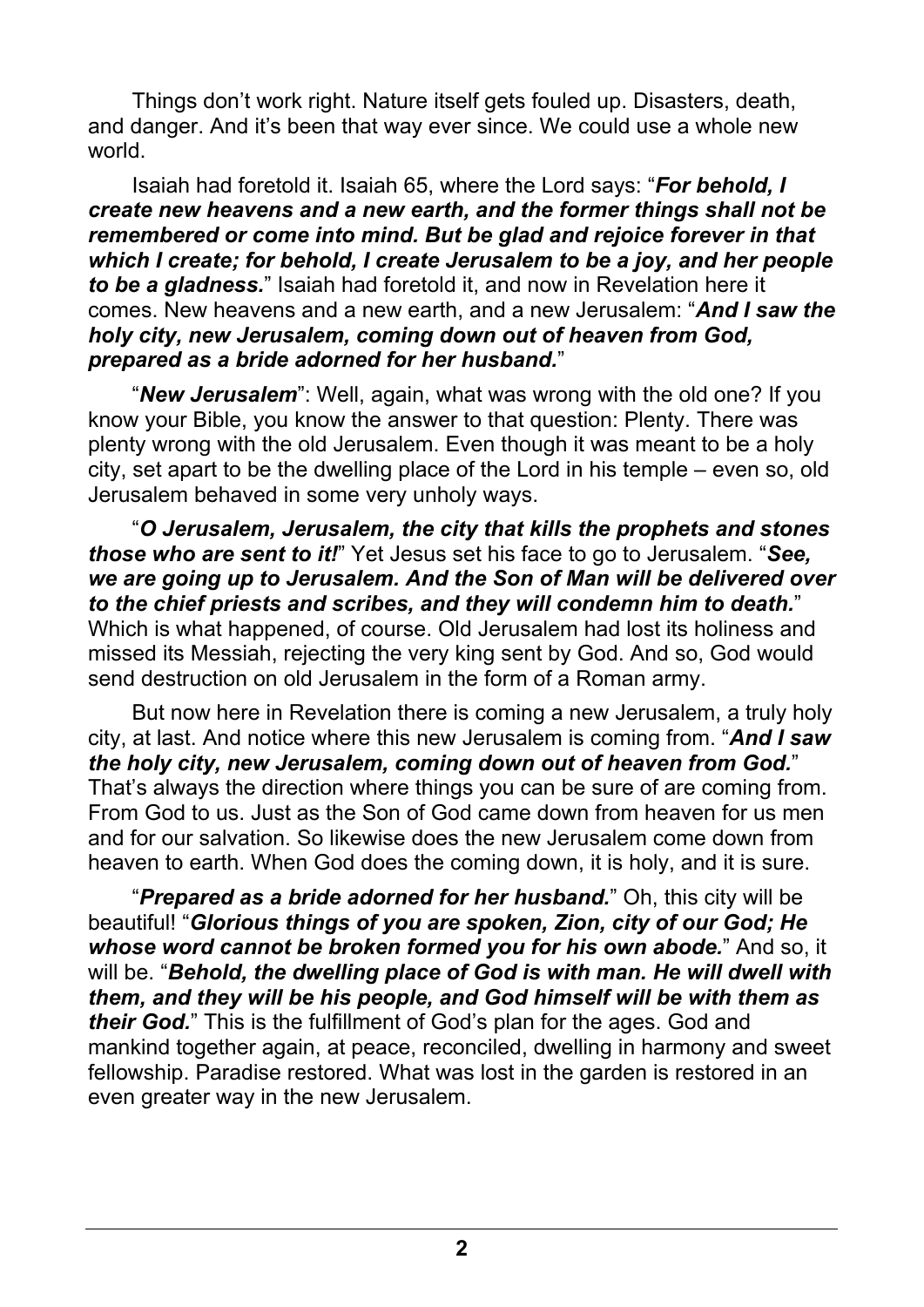"*He will wipe away every tear from their eyes, and death shall be no more, neither shall there be mourning nor crying nor pain anymore, for the former things have passed away.*" Imagine this. What will be so wonderful about this whole new world is what will not be there, what is no longer there that is here now. No more death. No more tears. No more mourning or crying or pain. Disabilities and degenerative diseases–gone. Divorce and depression–over. Loss and loneliness–things of the past.

"*Behold, I am making all things new.*" Notice, God says he is making all things new. That is different from saying, "I am making all new things." No, you will still be you. God is going to raise up your body, only it will no longer be subject to death and decay. No more breaking down. No more getting frail and wearing out. No, you will be fitted out for eternity, ready to go. You know, mankind was never meant to die in the first place. Our sin spoiled that. But when God makes all things new, our bodies will be renewed, restored, raised up whole and glorious, transformed, and transfigured – a real physical body, your body, but perfected in a way we can't even imagine now.

And this creation will be restored, too. At this time of year, we see all the beauty of wintertime in full bloom – Magnolias, Michelias and some grevilleas. But now multiply that by about a bazillion and you might be approaching the beauty that is in store in the world to come.

How can we be sure of all this? Because God says so. You can count on his word. "*Write this down, for these words are trustworthy and true.*" Trustworthy and true, the inscripturated Word of God. Trustworthy and true, the promises of God to you.

And God said to John, "*It is done!*" "*It is done.*" A fait accompli, a sealed deal, you can take it to the bank. "*It is done!*" John must have been reminded of a word he had heard years earlier: "*It is finished.*" That's what Jesus said on the cross, as he was hanging there, dying for the sins of the world. And because Jesus did die for those sins, your sins and mine, our debt has been paid, the goal has been reached, and the deal has been sealed, good as gold. Jesus' "*It is finished*" on the cross guarantees the "*It is done*" in the new Jerusalem. And the proof is



in the resurrection of Christ when he conquered the grave and opened the kingdom of heaven to all believers. "*Because he lives, we shall live also.*"

"*It is done!*" God says. "*I am the Alpha and the Omega, the beginning and the end. To the thirsty I will give from the spring of the water of life without payment. The one who conquers will have this heritage, and I will be his God and he will be my son.*"